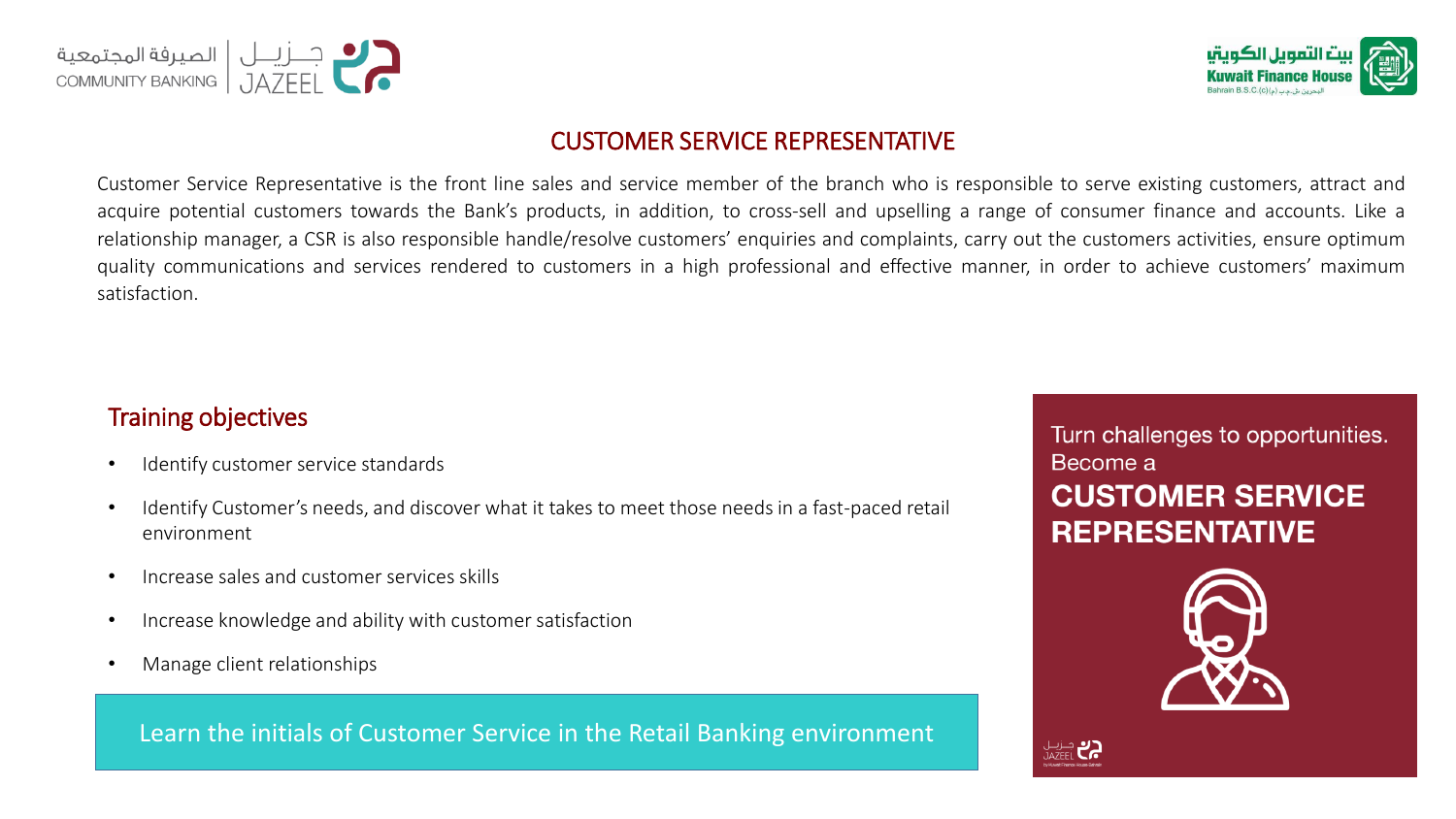



### DIGITAL AMBASSADOR

Digital ambassadors play a pivotal role in staff and client education on digital channels capability via the bank's branches and channels. The key responsibilities are to setup in branch increases digital channel awareness across branch staff, meets and greets walk-in-clients to serve them through the bank's digital services, and market for the digital migration and transformation through events, roadshows, and onsite sessions.

### Training objectives

- Promote the Banks digital services through all marketing channels
- Support the Bank's digital community events, roadshows, and social media
- Educate walk-in customers towards utilizing the Bank's Digital Channels
- Increase knowledge and ability with customer satisfaction
- Manage client transformation to digital

#### Learn the initials of Digital Transformation and FinTech solutions

# Lead the team. Become a **DIGITAL AMBASSADOR**

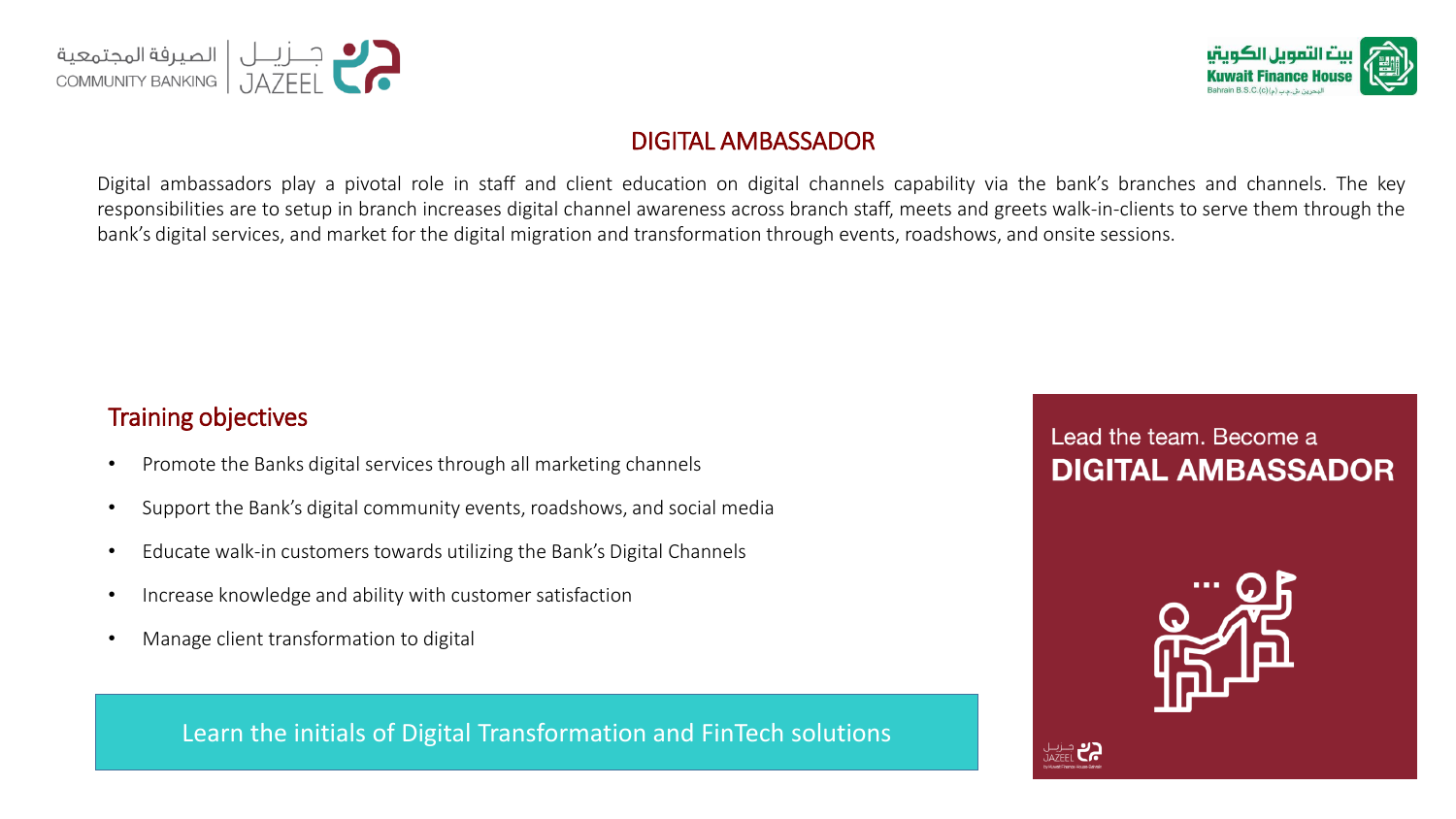



### JAZEEL DIGITAL AGENT

A Jazeel Digital Agent is a key member of the customer digital experience, whereby, they receive video calls to verify the required the customers, their required documents, and check prior to opening an accounts. Just like a customer service representative, agents also serve inquiries, solve problems, educate, and offer customers with the available services and products through Jazeels' App.

#### Training objectives

- Account opening via a video call
- Identify Customer's needs, and discover what it takes to meet those needs through the banks FinTech solution
- Increase sales and customer services skills
- Increase knowledge and ability with customer satisfaction
- Manage client relationships

Learn the initials of a unique digital banking experience

# Future is already here. Be a **JAZEEL DIGITAL AGENT**